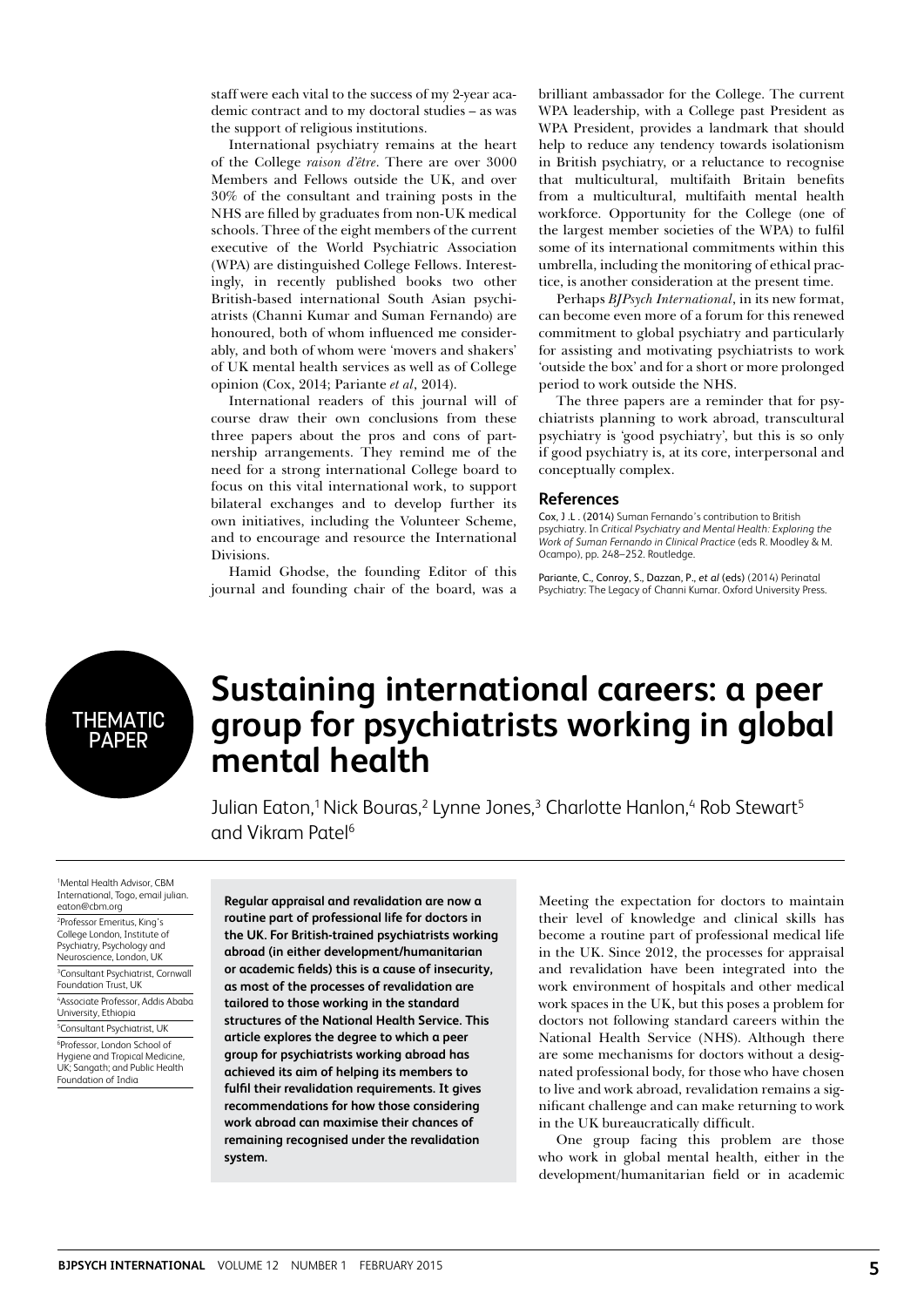The authors and members of the peer group gratefully acknowledge the ongoing support of Maudsley International and the South London and Maudsley NHS Foundation Trust, under the Support Personal Development Scheme (SPDS), in particular Dr Ranga Rao and Dr Michael Holland. The authors would like to thank all those who completed the survey.

institutions. In 2008, a group of psychiatrists who had received their specialty training in the UK (Members or Fellows of the Royal College of Psychiatrists) but were now working predominantly abroad established a peer group similar to those British-based doctors use for the purposes of continuing professional development (CPD). Peer supervision is a key tool in appraisal and revalidation, allowing mutual learning and evaluation, and the setting of common standards. This article reflects on how successful this group has been in supporting CPD and revalidation.

## **The group's aims and development**

The aims of the group are:

- to provide an opportunity to share clinical and professional experience and knowledge on a regular basis
- for its members to remain updated with respect to CPD in the UK
- to fulfil the requirements for maintaining registration and revalidation.

When the peer group was started, the processes of registration and revalidation were themselves in development and the group hoped to provide a model for doctors overseas seeking to maintain professional recognition in the UK. In this process of exploring (and sometimes negotiating) how this could be done, the group has relied on the support of the South London and Maudsley (SLaM) NHS Foundation Trust in terms of facilitating links with the Royal College of Psychiatrists and the General Medical Council (GMC), and offering honorary appointments to those participating in the group, something that is essential in order to have an institutional framework for revalidation. Maudsley International, an organisation affiliated to SLaM, which aims to improve global mental health by sharing expertise, has hosted and helped coordinate the group since its inception.

Over the past 6 years, the group has convened every 3–4 months via Skype. The meetings, chaired on a rotating basis, aim to provide a forum for discussions around the discipline of global mental health, clinical case studies, and updates on registration and revalidation issues. Members also review each other's personal development

plans and other evidence of maintenance of clinical skills. This has proved to be a challenge, as these requirements have changed with time, and it was necessary to communicate regularly with the regulatory bodies in the UK to ensure the correct standards were being followed. On occasions it was clear that there was no guidance available for those not in the standard revalidation process. Within these regular meetings, a supportive network naturally developed where advice was shared about a wider variety of issues than those in the original aims of the group.

# **Survey of group members**

In the context of increasing interest in pursuing international careers in mental health, we decided to examine how well the peer group had fulfilled its initial aims. One of the main reasons why people might choose not to do international work is the risk of making a subsequent British medical career difficult. Documenting successful mechanisms for maintaining registration and validation in the UK would go some way to assuage these anxieties. We therefore circulated a questionnaire to group members to explore whether this had been achieved. The questionnaire (available online) was sent to all members. This is a small group and complex statistical or independent thematic analysis was not appropriate. Open narrative responses are reported here.

We also asked three senior psychiatrists in the UK who have supported the process (members of Maudsley International and SLaM) about their views and experiences, using a modified version of the same questionnaire.

#### **Results**

At the time of the survey, the group had eight members, seven of whom completed the questionnaire (Table 1). In addition, all three supporters responded.

### **Participation in and benefits of the group**

Commitment and participation have been high. All but two of the respondents said that they had attended 'all' or 'almost all' of the meetings (the other two responded 'over 50%'). There was a consensus that the main aims of the group had been met. The only weak element was that members'

| Table 1                                                             |  |
|---------------------------------------------------------------------|--|
| Summary of peer group membership and characteristics of respondents |  |

|                                           | Total group $(n = 8)$                                                   | Survey respondents $(n = 7)$                         |
|-------------------------------------------|-------------------------------------------------------------------------|------------------------------------------------------|
| Female:male ratio                         | 3:5                                                                     | 3:4                                                  |
| Type of work $a$                          | International development: 2<br>Humanitarian: 1<br>Research/academic: 5 | International development: 3<br>Research/academic: 4 |
| Countries where members work <sup>b</sup> | Australia, Ethiopia, India (x2), Malawi, Sri Lanka, Togo, UK            | Australia, Ethiopia, India (x2), Malawi, Togo, UK    |
| Conflict and disaster zones               | Various                                                                 | Various                                              |

a There is considerable overlap between research and implementation in global mental health, with most people doing a mix of both.

bSome members work in jobs that take them to many low-income countries, and two had recently returned to the UK but remained involved in international work. One member mainly worked on a short-term voluntary basis.